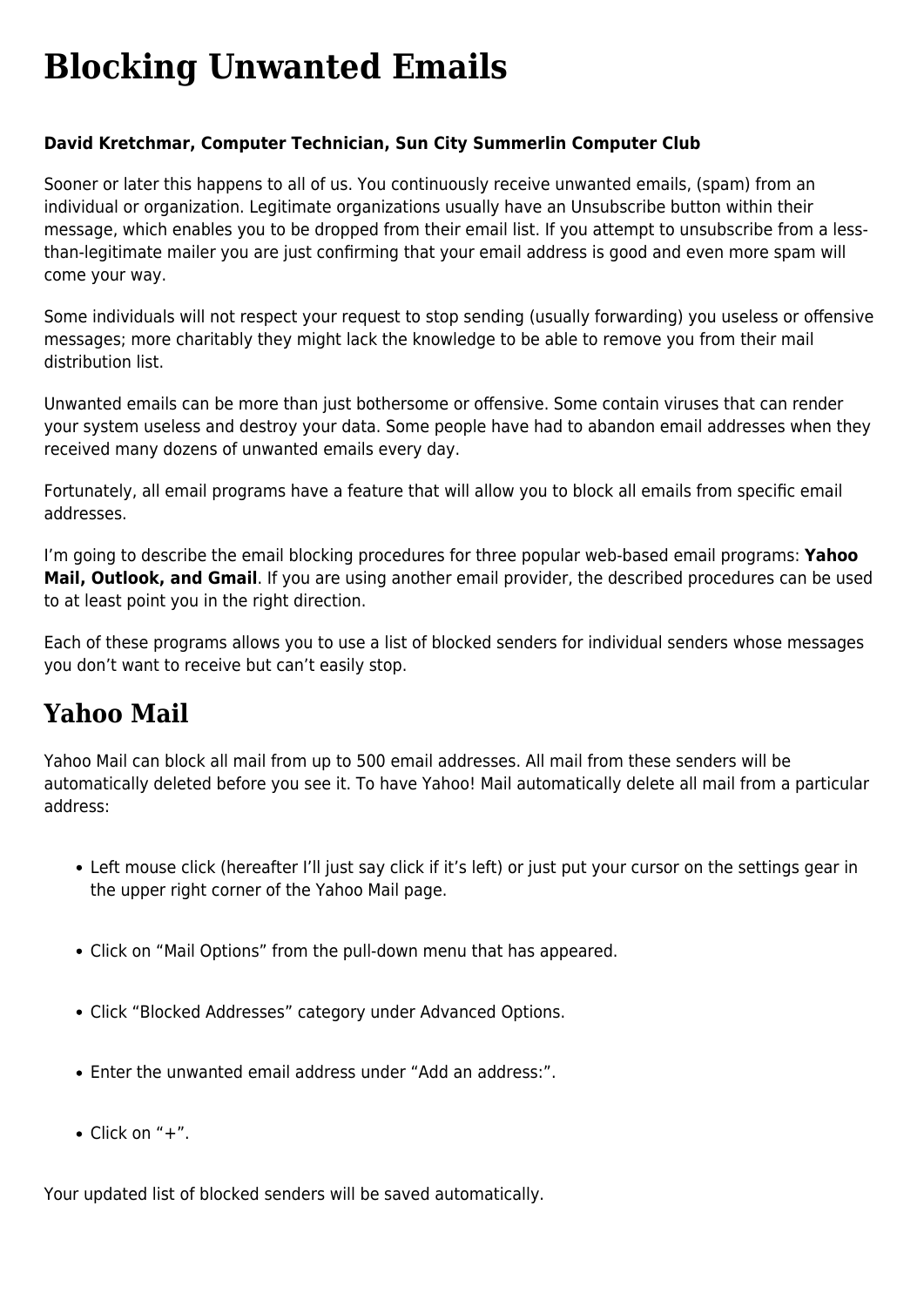## **Outlook.com**

- Click on the gear that appears in the upper right corner of the Outlook mail window.
- Click on "More mail setting".
- Click on "Safe and blocked Senders".
- Click on "Blocked senders".
- Enter the unwanted email address in the "Blocked email address or domain" rectangle.
- Click on "Add to list>>"

Your updated list of blocked senders will be saved automatically.

#### **Gmail**

*Ed: The following steps apply to the new MelbPC Google Workspace service.*

- Click on the Settings gear that appears on the upper right corner of the Gmail window.
- Click on "Filters" near the top middle of the page.
- Click on "Create a new filter" at the bottom of the page.
- Enter the unwanted email address in the "From" rectangle.
- Click on "Create filter with this search>>".
- Click on "Delete it".
- Click on "Create Filter".

## **Conclusions and Recommendations**

Never reply to or unsubscribe from spam; it just alerts the sender that it has a good email address. When you get a spam message, click on your program's "Spam" or "Send to Spam" or "Report as spam" to get rid of it and help your email provider learn to block messages from that server.